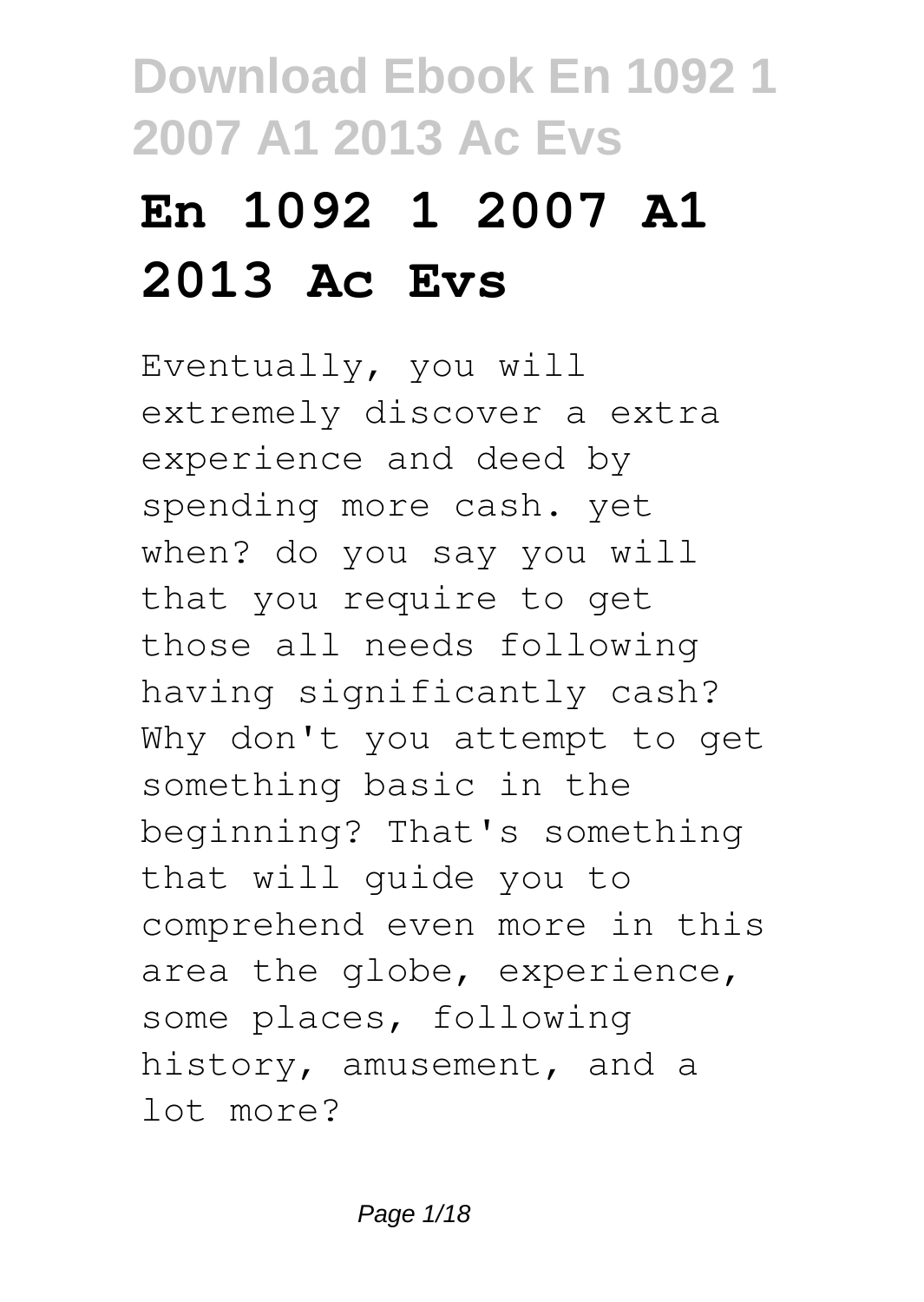It is your categorically own mature to enactment reviewing habit. among guides you could enjoy now is **en 1092 1 2007 a1 2013 ac evs** below.

Excel Magic Trick 1107: VLOOKUP To Different Sheet: Sheet Reference, Defined Name, Table Formula? *Excel VBA session 2 By Mohammed Sadiq How to Replace Thermostat 98-12 Ford Ranger 4.0L Quick Easy Test For Stuck Open Evap Purge Valve* Excel Magic Trick 1067: Displaying Fractional Percent in Excel like: 33 1/3 % or 3/10% DIN EN 1092/1 Type 11 GR.2507 Weld Neck Flange DN50 PN100 -Page 2/18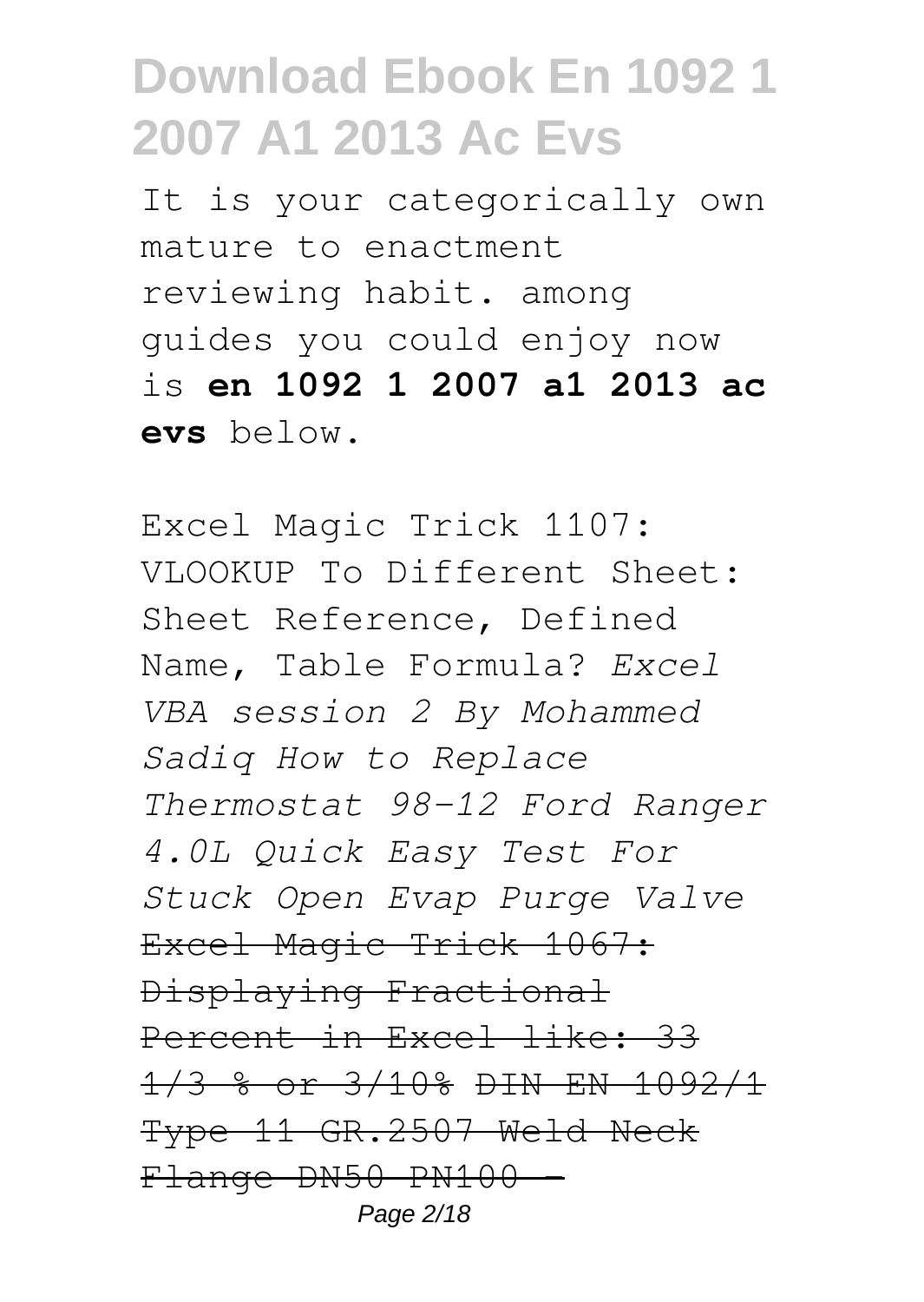#### www.yaang.com

Office 2010 Class #35: Excel Sort and Filter (Data Analysis)How to fix a leaking Hatch Part 1 EN 1092-1 Type 11B 1.4571 WNRF Flange DN65 PN16 www.yaang.com Delete Hidden Rows and Columns in Excel (Quick and Easy) SBI Chairman, Arundhati Bhattacharya with NDTV Profit on why ATM's are running out of cash quickly. *Removing Name - 1097 - Learn Excel from MrExcel Podcast How to Extract Data from a Spreadsheet using VLOOKUP, MATCH and INDEX* The epic history of Royal Rumble Match winners: WWE Playlist Thetford toilet cassette lip Page 3/18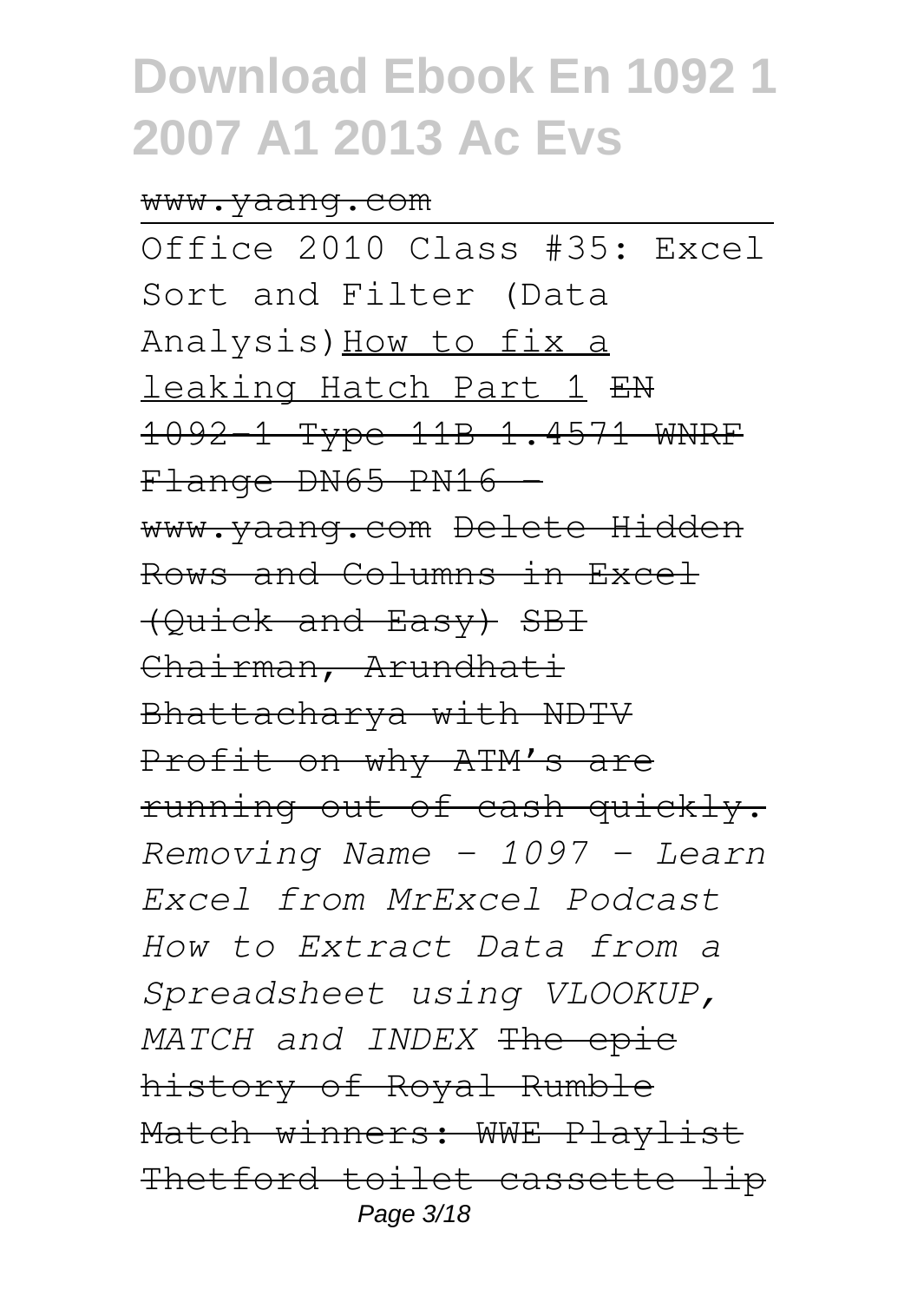seal replacement AVK Combi Flanges Installation Animation 8: Rebedding Portholes part 1 *How to repair a leaking valve* How to Write Bangla and English at a Time | <u>বিবিবিবিবিবি</u> ওয়ার্ড-এ এক সাথে বাংলা ও টাইনিটাই টাইনিটাই টাই תקוזחתל ףסונ רבסה - 74OLI Anvil היומס הרגאינ International - Fittings and Flanges - 7012 Gruvlok Flange Installation Video *Plasson Solutions at a Glance* LOONEY TUNES BIGGEST COMPILATION: Bugs Bunny, Daffy Duck and more! Using VLOOKUP to Locate and Correct Missing Data with Excel VBA Planning Commission 07-24-19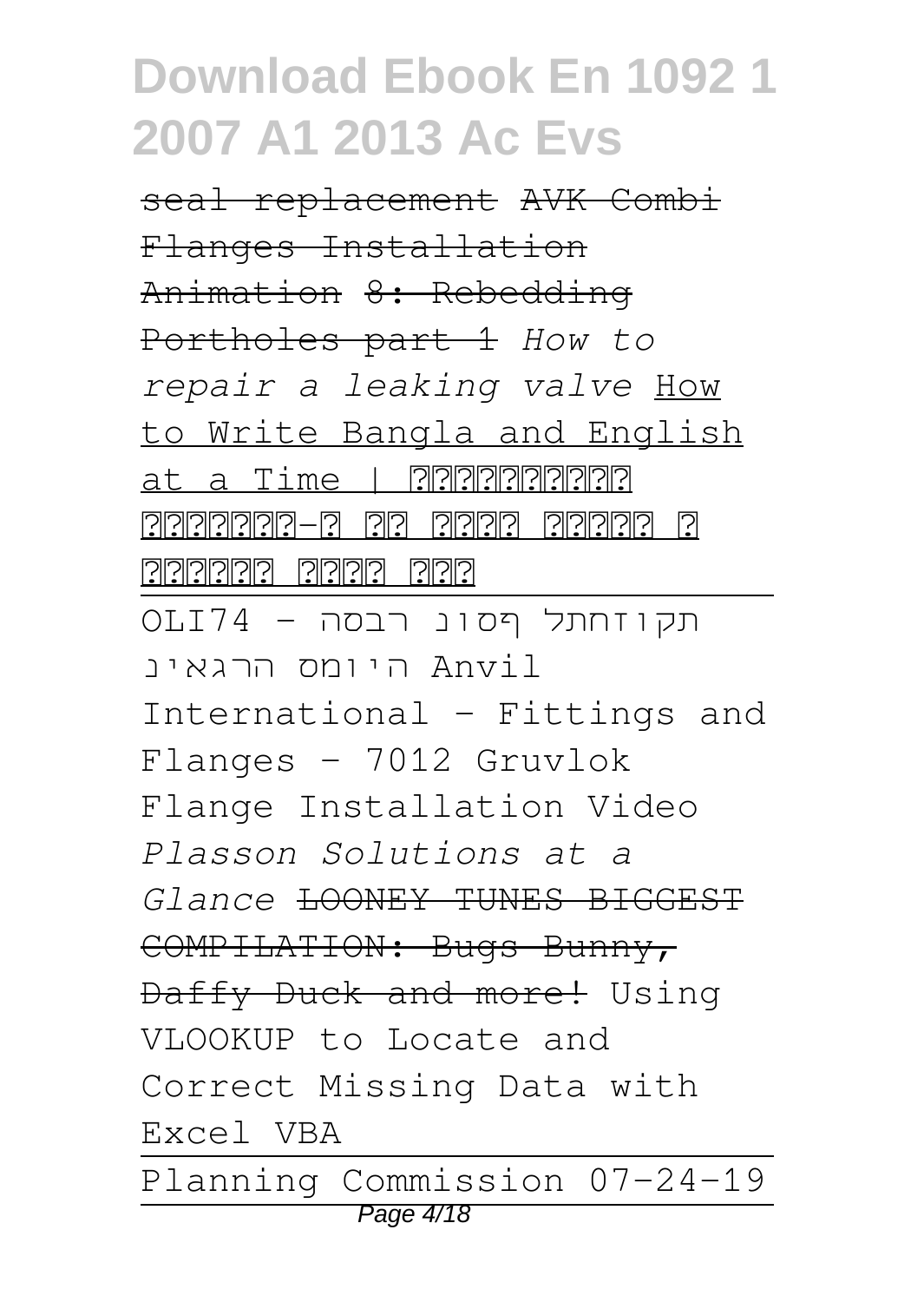Statistics - Direct Instruction - 7/2/17<del>UAN 2222</del> <u>93 9333333 333 93 9333 93 PF</u> बैलेंस 3 आसान तरीको से चेक aaaa 3 ways to check PF Balance.

Director's cut of The Undertaker's Streak ending **Slaying Excel Dragons Book #8: Excel Stylistic Formatting** En 1092 1 2007 A1 BS EN 1092-1:2007+A1:2013: Title: Flanges and their joints. Circular flanges for pipes, valves, fittings and accessories, PN designated. Steel flanges: Status: Superseded, Withdrawn: Publication Date: 31 October 2007: Withdrawn Date: 13 April 2018: Normative References(Required to Page  $5/18$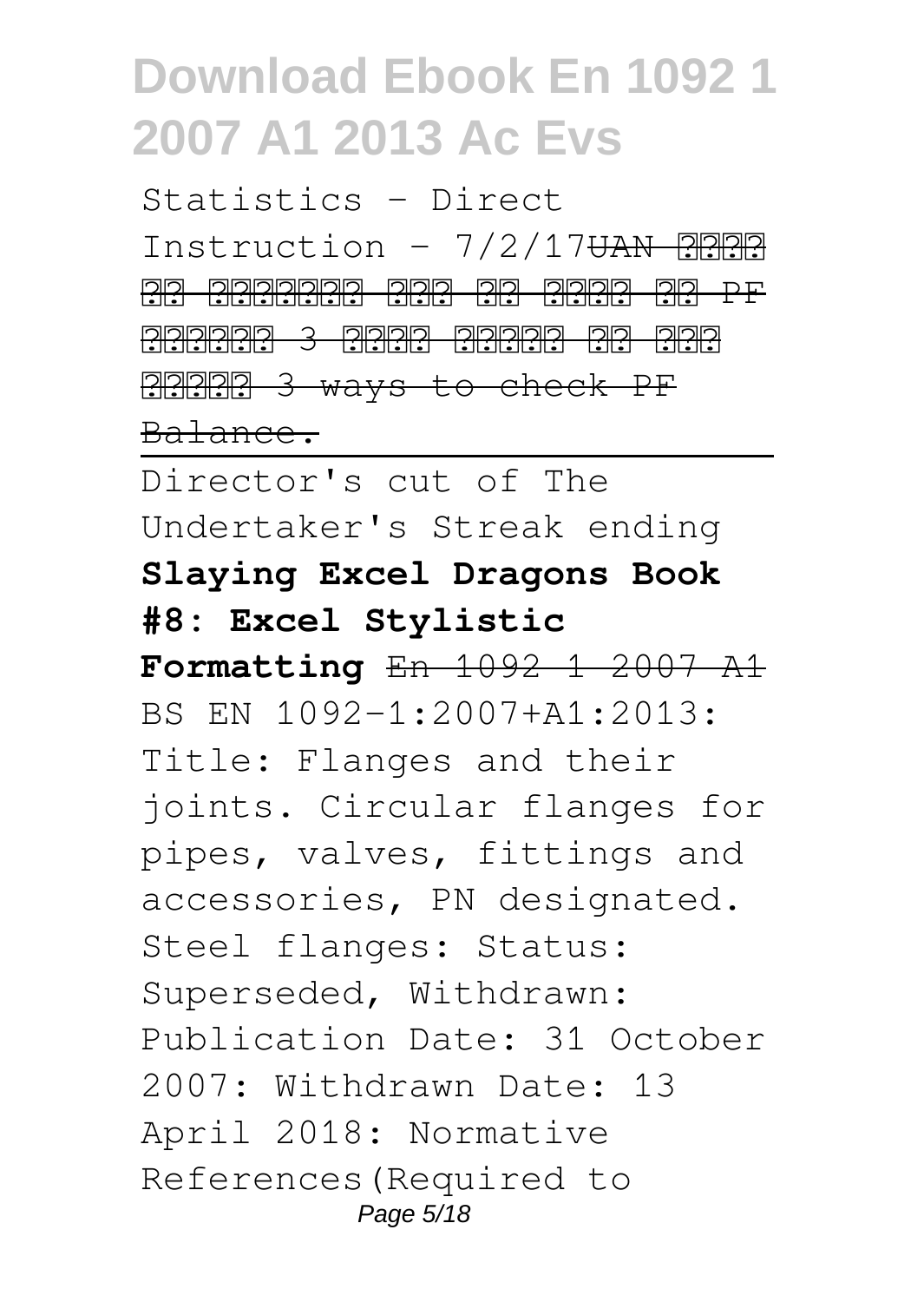achieve compliance to this standard)

BS EN 1092-1:2007+A1:2013 Flanges and their joints ... BS EN 1092-1:2007 Flanges and their joints - Circular flanges for pipes, valves, fittings and accessories, PN designated. Steel flanges (+A1:2013) (incorporating corrigendum May 2014), British Standards Institution - Publication Index | NBS. Buy from BSI. BS EN 1092-1:2007 Flanges and their joints - Circular flanges for pipes, valves, fittings and accessories, PN designated.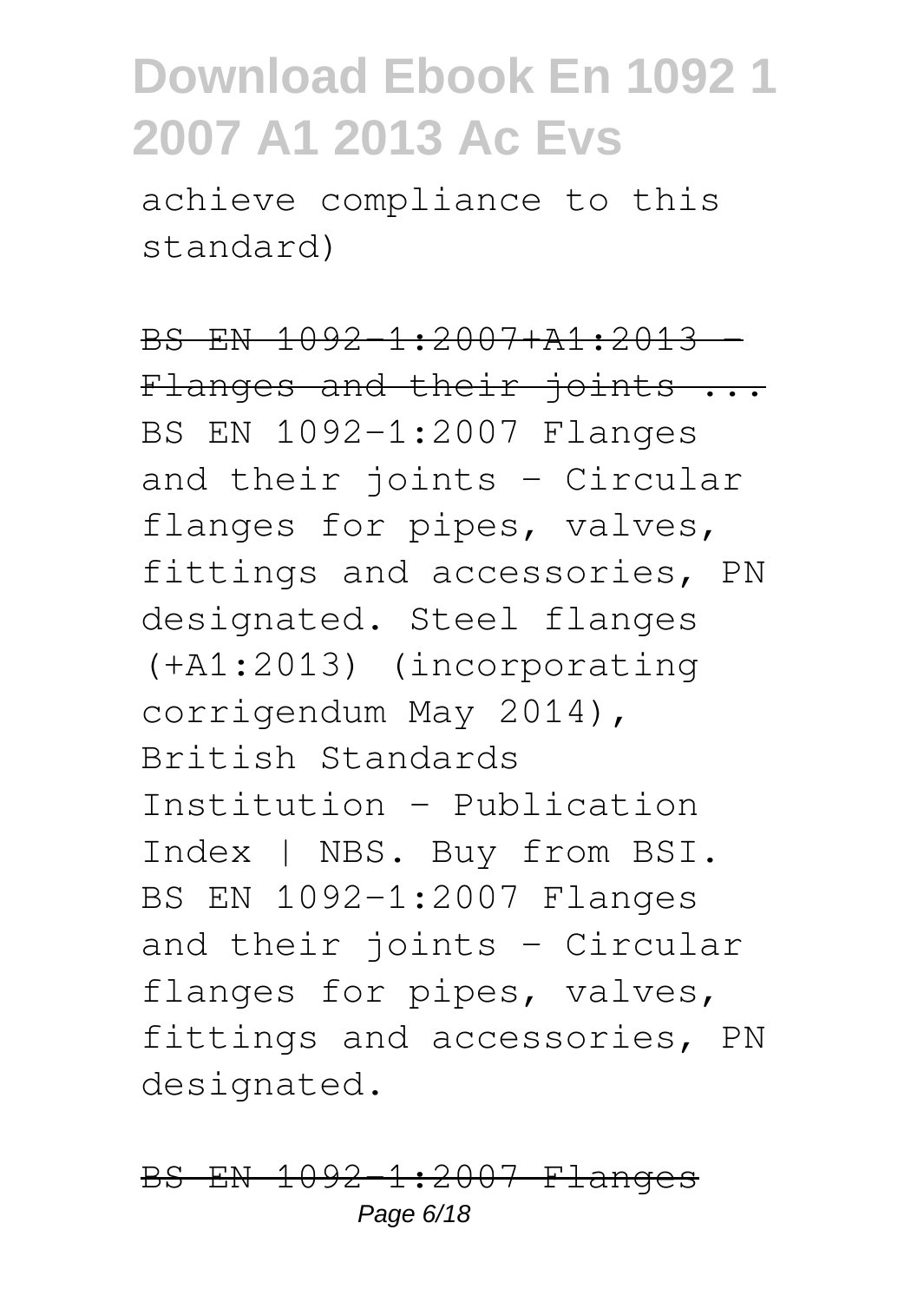and their joints - Circular ...

NF EN 1092-1 : 2007 + A1 2013. Withdrawn. Withdrawn A Withdrawn Standard is one, which is removed from sale, and its unique number can no longer be used. The Standard can be withdrawn and not replaced, or it can be withdrawn and replaced by a Standard with a different number. Email.

### NF EN 1092-1 : 2007 + A1 2013 | FLANGES AND THEIR JOINTS ...

EVS-EN 1092-1:2007 Flanges and their joints - Circular flanges for pipes, valves, fittings and accessories, PN designated - Part 1: Steel Page 7/18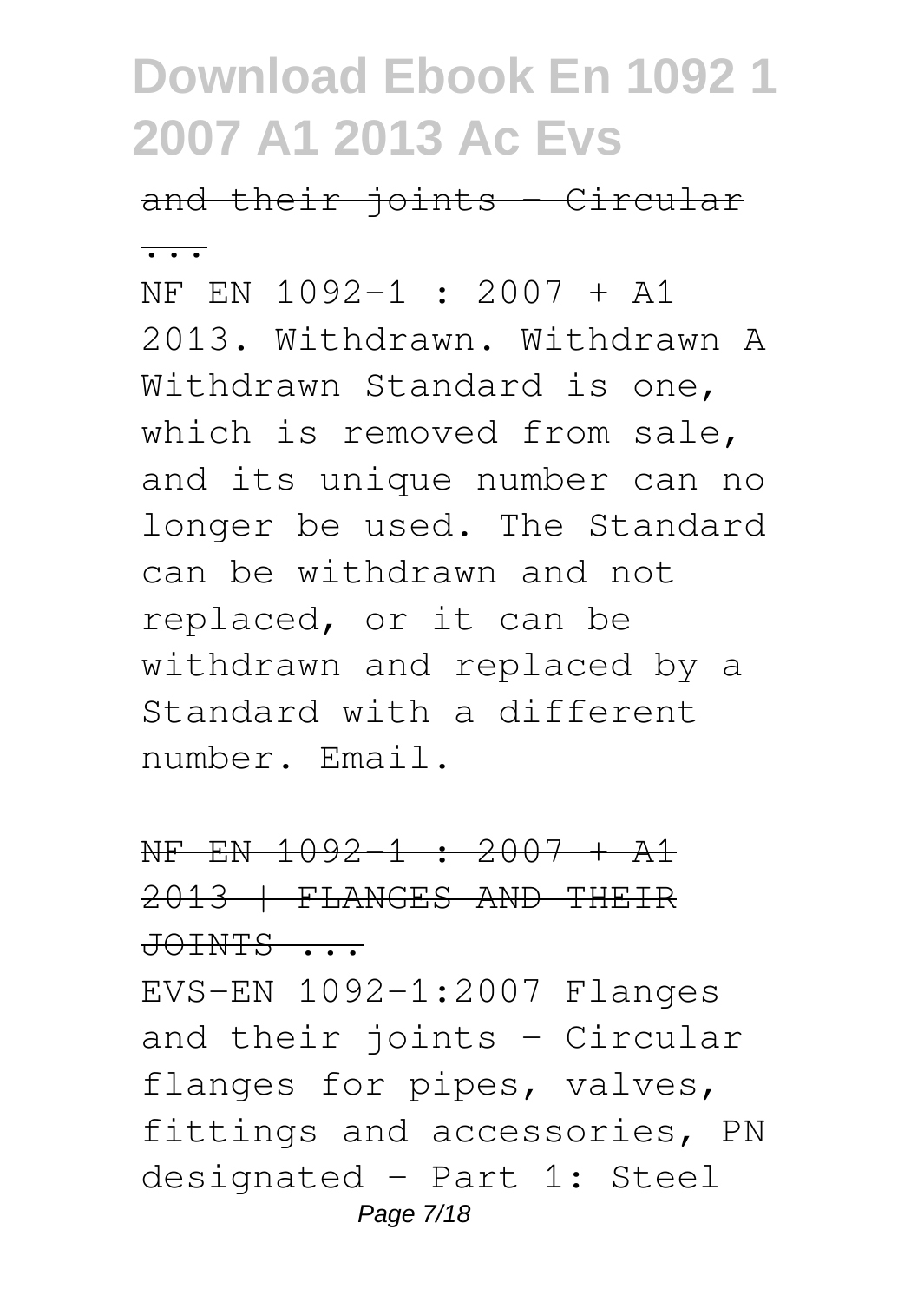flanges General information Withdrawn from 05.02.2013 Base Documents. EN 1092-1:2007 ... EVS-EN 1092-1:2007+A1:2013. Main.

### $EVS-FN$  1092-1:2007 -

### Estonian Centre for Standardisation

en-1092-1-2007-a1-2013-acevs 1/5 Downloaded from dev.horsensleksikon.dk on November 17, 2020 by guest Read Online En 1092 1 2007 A1 2013 Ac Evs If you ally need such a referred en 1092 1 2007 a1 2013 ac evs ebook that will present you worth, acquire the very best seller from us currently from several preferred authors. If you desire to humorous Page 8/18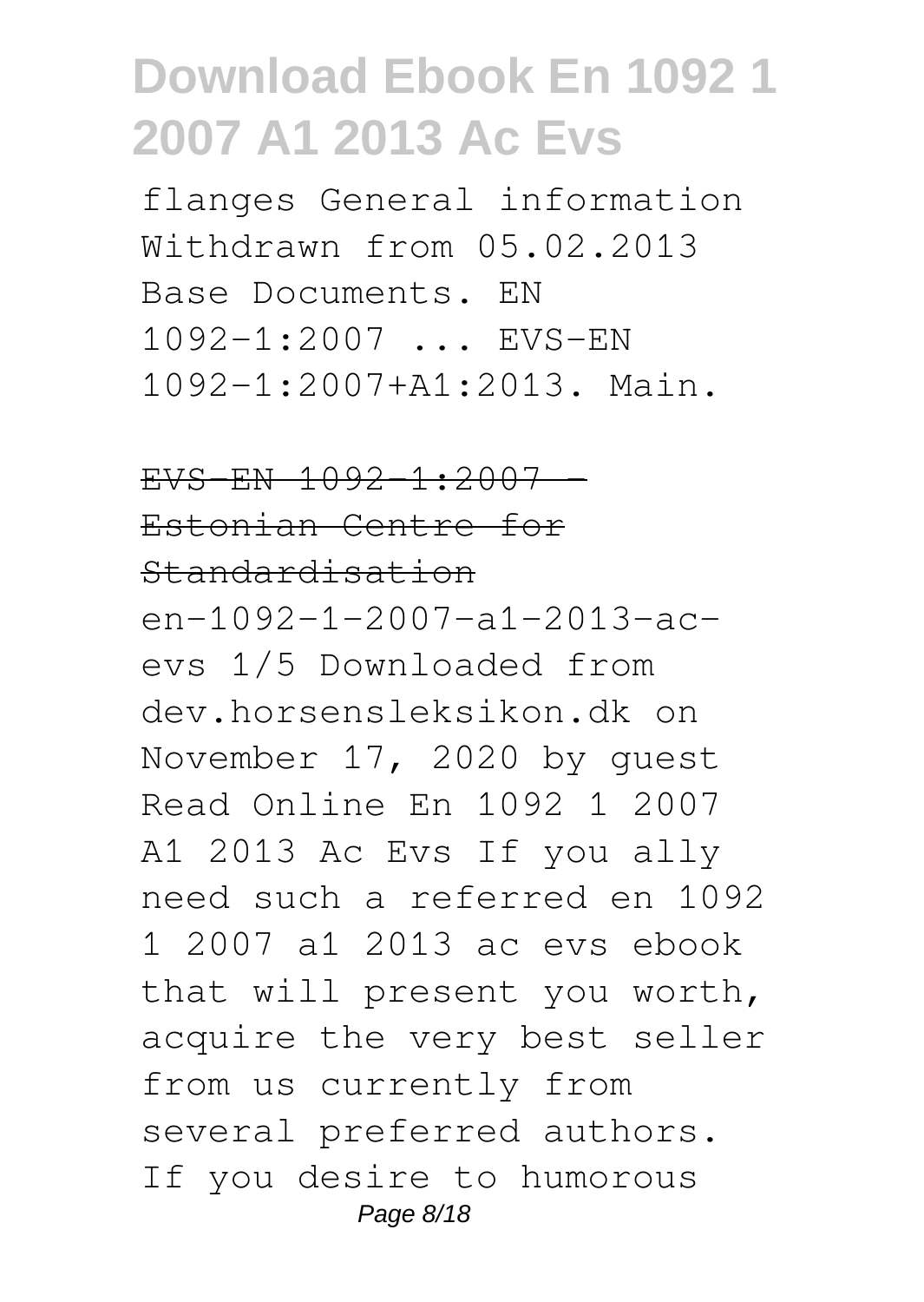En 1092 1 2007 A1 2013 Ac Evs | dev.horsensleksikon BS EN 1092-1 : 2007. Current. Current The latest, up-to-date edition. Email. Print. FLANGES AND THEIR JOINTS - CIRCULAR FLANGES FOR PIPES, VALVES, FITTINGS AND ACCESSORIES, PN DESIGNATED - STEEL FLANGES. Publisher: British Standards Institution.

### BS EN 1092-1 : 2007 + FLANGES AND THEIR JOINTS - CIRCULAR ... BS EN 1092-1:2007+A1:2013 Flanges and their joints. Circular flanges for pipes, valves, fittings and accessories, PN designated. Page 9/18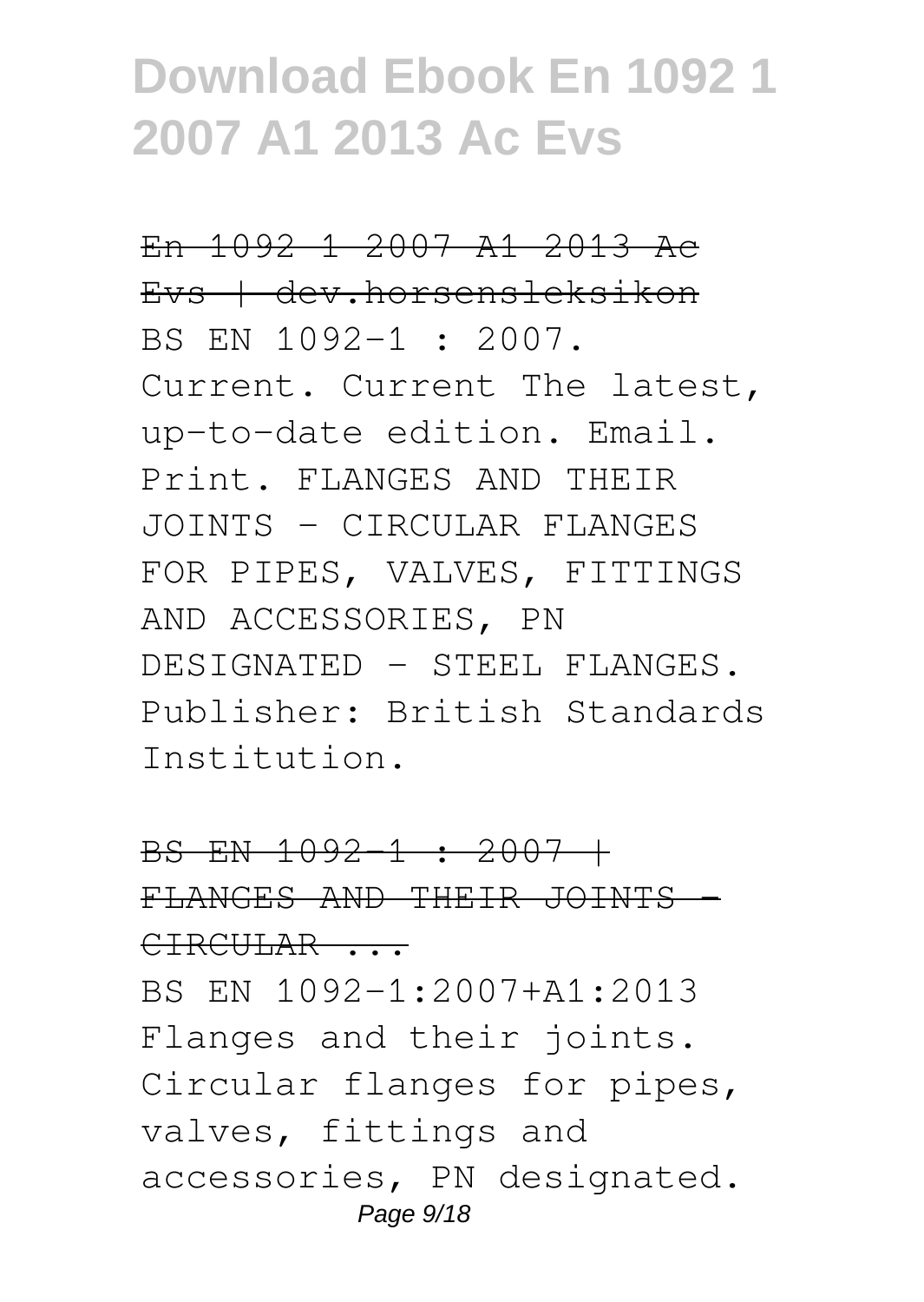Steel flanges. standard by British-Adopted European Standard, 10/31/2007. This document has been replaced. View the most recent version. View all product details

### BS EN 1092-1:2007+A1:2013 - Techstreet

BS EN 1092-1 Flanges and their joints Circular flanges for pipes, valves, fittings and accessories, PN designated

(PDF) BS EN 1092-1 Flanges and their joints Circular

...

EN 1092-1 PN6 Flanges Note 1: Dimensions N1, N2 and N3 are measured at the Page 10/18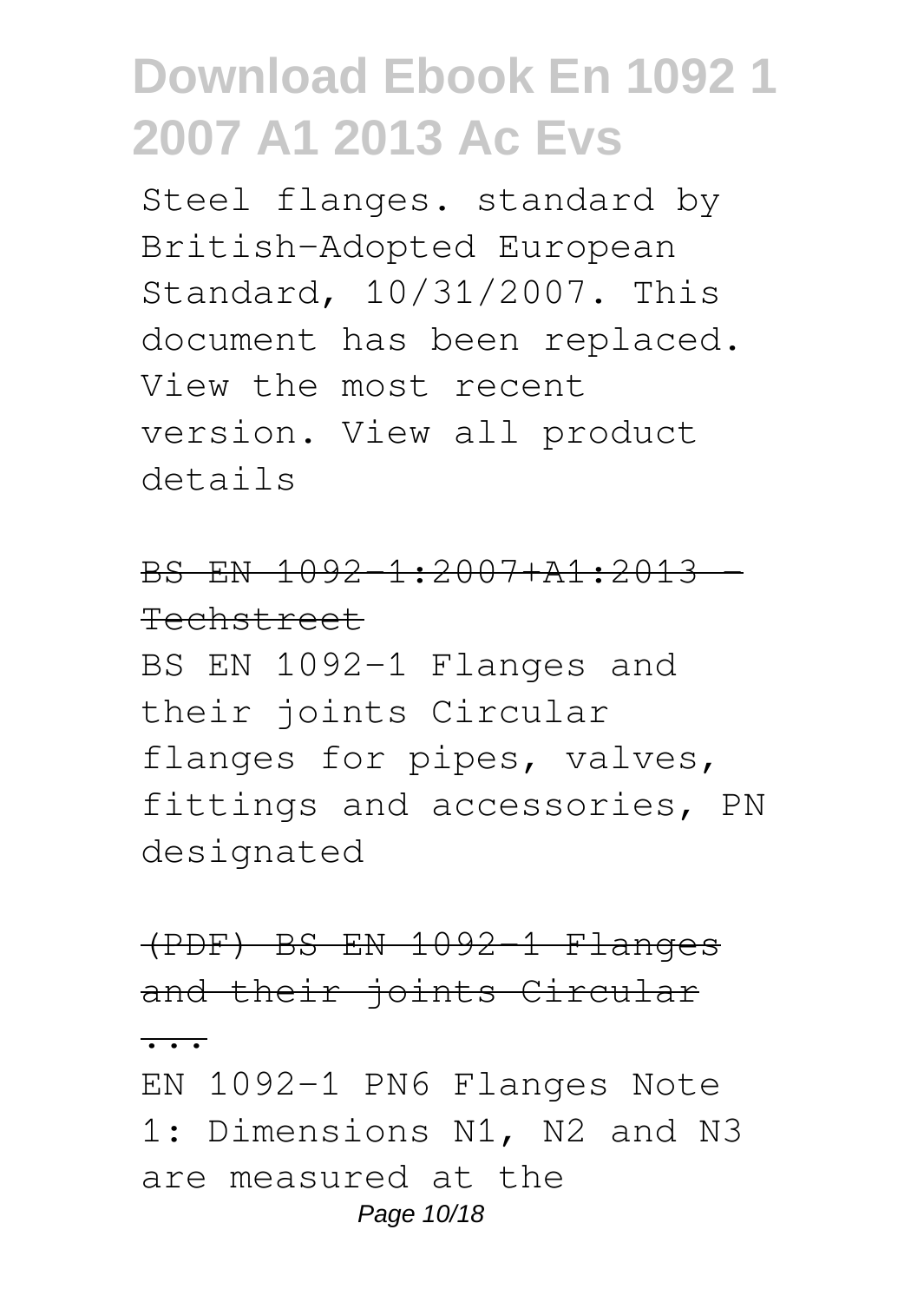intersection of the hub draft angle and the back face of the flange. Note 2: For d1 dimensions see document "Flange Facing Dimensions EN 1092-1". Tel: 886-4-23112576 Fax: 886-4-23112578 E-mail: wellgrow@ms18.hinet.net

#### EN 1092-1 Flanges

Purchase your copy of BS EN 1092-1:2018 as a PDF download or hard copy directly from the official BSI Shop. All BSI British Standards available online in electronic and print formats. ... EN 10213:2007+A1:2016, EN ISO 148-1 (ISO 148-1:2016) AS, EN ISO 14732:2013, EN Page 11/18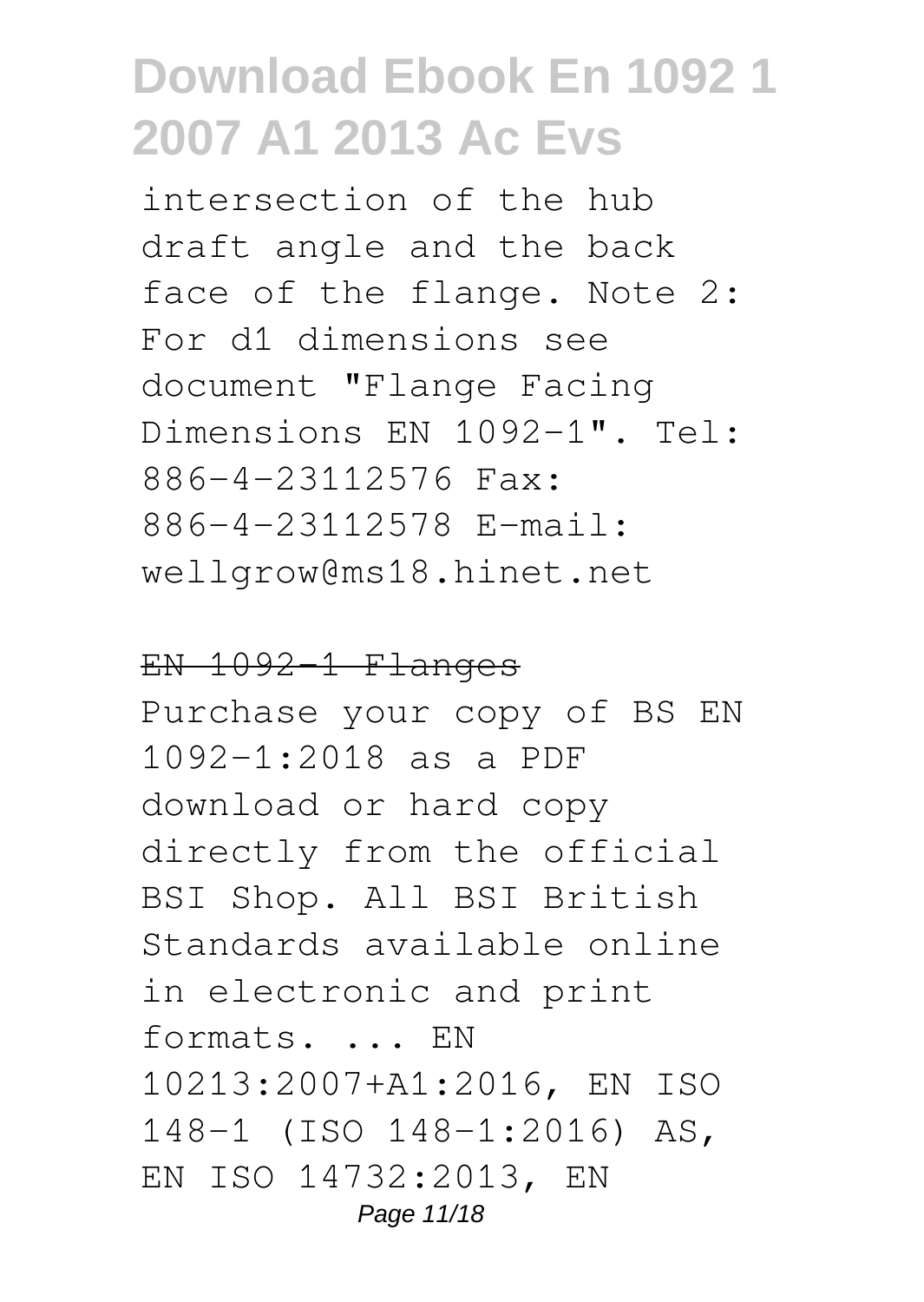$10216-4:2013$ , ...

BS EN 1092-1:2018 - Flanges and their joints. Circular  $\overline{\cdots}$ 

EN 1092-1: 2007: Změny: Opravy: Nahrazuje dokumenty: Katalogové číslo Označení Rok vydání; 65628: ČSN EN 1092-1 : 2003: Byla nahrazena dokumenty: Katalogové číslo Označení Rok vydání; 92615: ČSN EN 1092-1+A1 : 2013: Anotace: ČSN EN 1092-1 Tato evropská norma pro jednotlivé řady přírub stanoví požadavky na kruhové ...

ČSN EN 1092-1 | ČSN online evs-en 1092-1:2007+a1:2013 Flanges and their joints - Page 12/18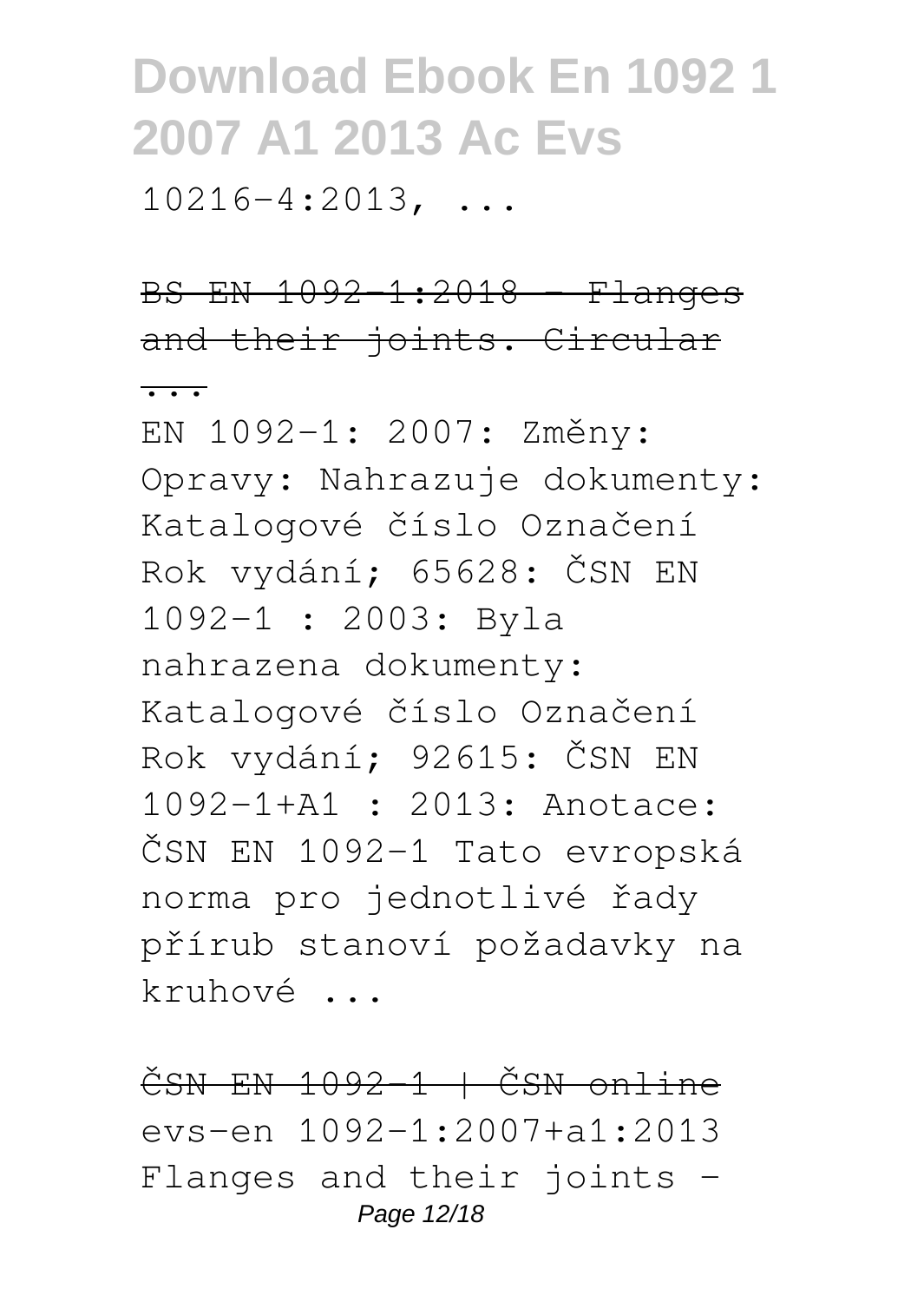Circular flanges for pipes, valves, fittings and accessories, PN designated -Part 1: Steel flanges Üldinfo

 $EVS-FN$  1092-1:2007+A1:2013 Eesti Standardikeskus Flanges and their joints - Circular flanges for pipes, valves, fittings and accessories, PN designated - Part 1: Steel flanges. Fully inclusive: NEN-EN 1092-1:2007+A1:2013/C1:2014 en 0,00; This norm is withdrawn since 01-04-2018; 124,00 € 135,16 Incl BTW In shopping basket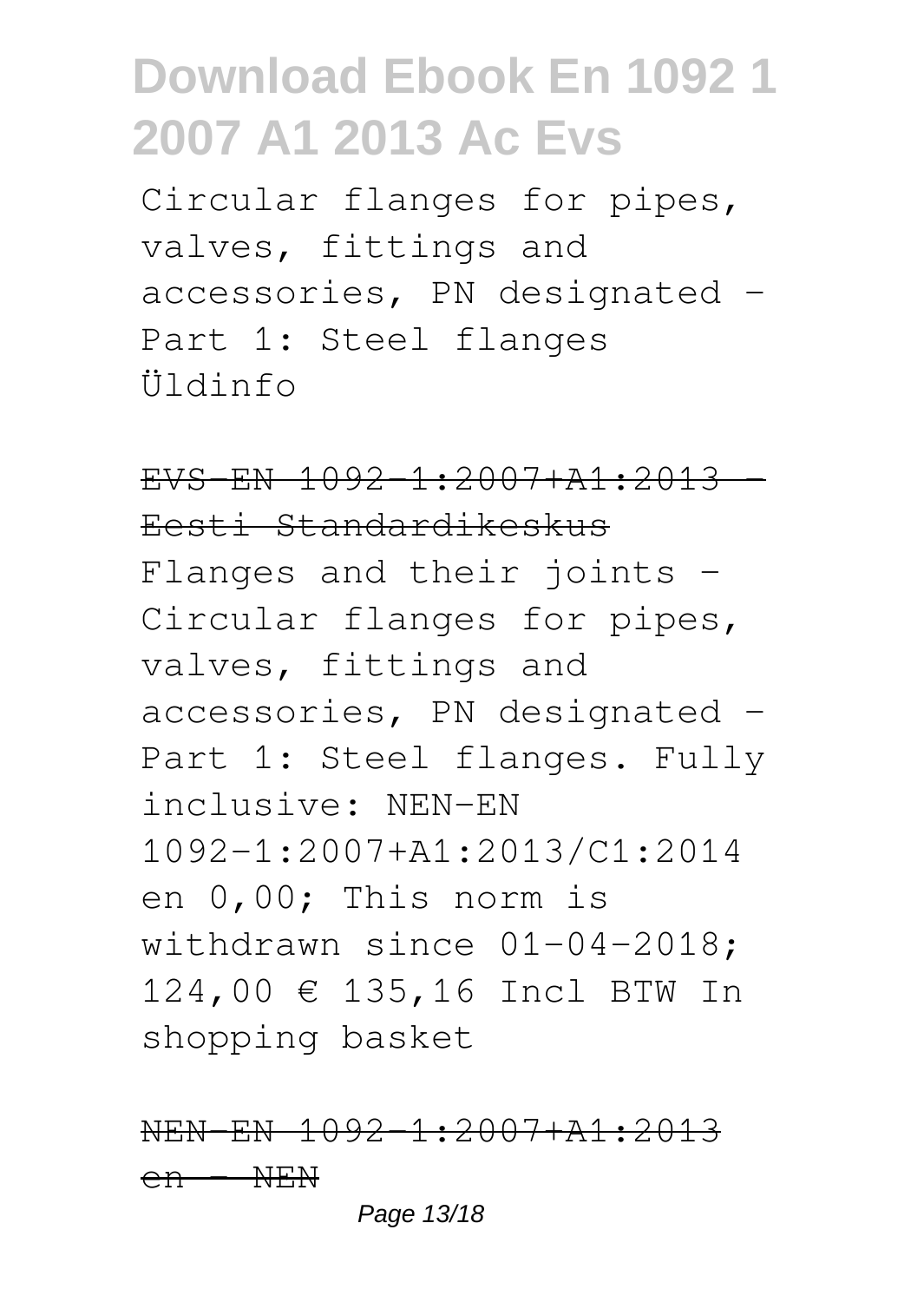DIN EN 1092-1 [ Withdrawn ] Flanges and their joints - Circular flanges for pipes, valves, fittings and accessories, PN designated -Part 1: Steel flanges; German version EN 1092-1:2007+A1:2013. standard by DIN-adopted European Standard, 04/01/2013. This document has been replaced. View the most recent version. Amendments Available

 $DIN$   $EN$   $1092-1$  - Techstreet DS/EN 1092-1 + A1:2013 Flanges and their joints - Circular flanges for pipes, valves, fittings and accessories, PN designated - Part 1: Steel flanges × Page 14/18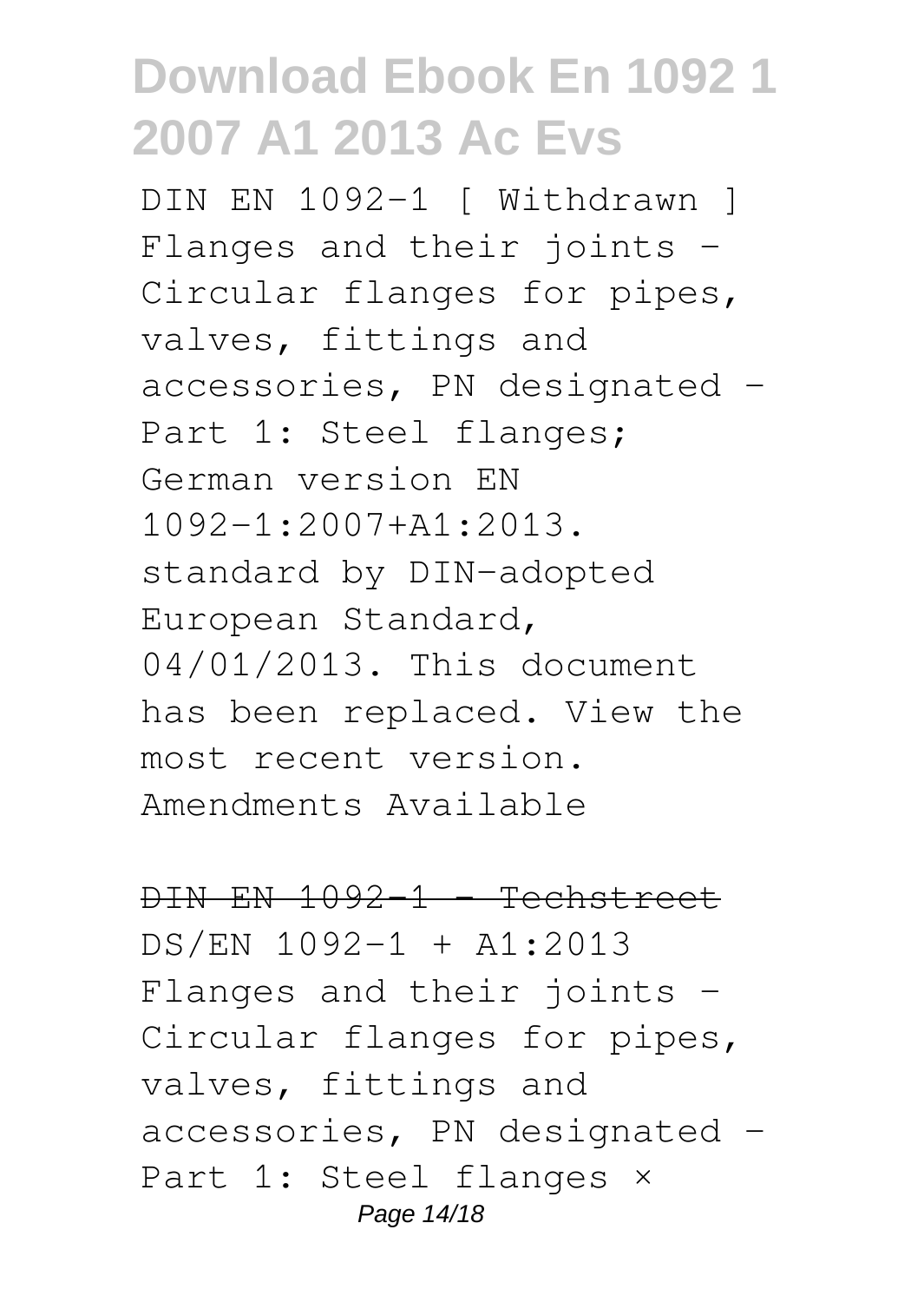Close. Hardcopy ...

### DS/EN 1092-1 + A1:2013

Télécharger en 1092 1 2007 gratuitement, liste de documents et de fichiers pdf gratuits sur en 1092 1 2007. en 1092 1 2007 - Téléchargement gratuit, lire des ... EN 1092-1:2001 (E) 3 Terms and defiriitions For the purposes of this standard the foflowng terms and definitions apply: 3.1 DN EN ISO 6708 3.2 PN see EN 1333 3.3 maximum aflowable pressure, PS means the

 $En$  1092 1 2007 princess.kingsbountygame.com This European Standard applies to flanges Page 15/18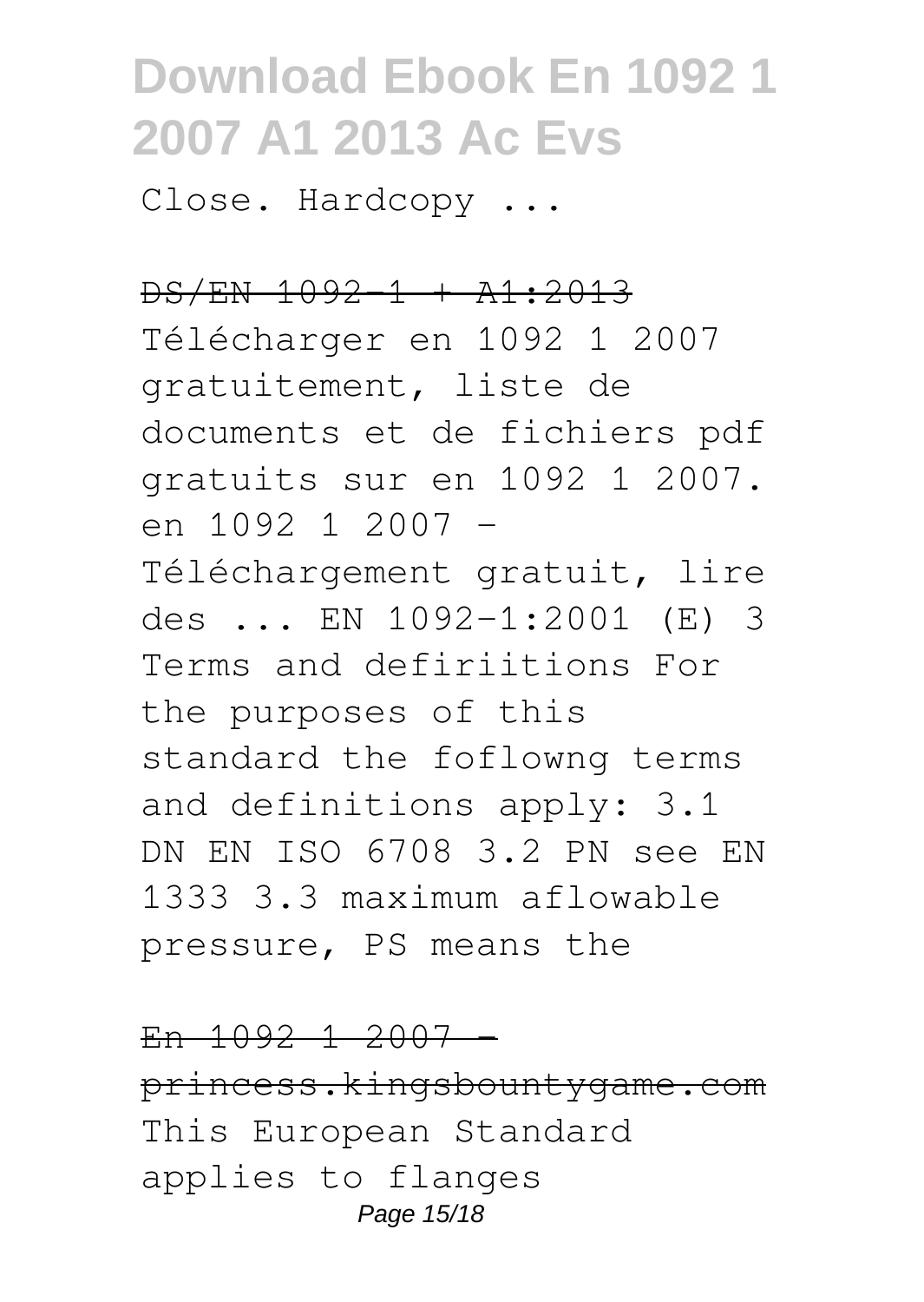manufactured in accordance with the methods described in Table 1. Non-gasketed pipe joints are outside the scope of this European Standard. Yerini Aldığı : TS EN 1092-1+A1 :2014; TS EN 1092-1:2007+A1:2013/AC :2014; TS EN 1092-1:2007+A1:2013/AC :2014; Yararlanılan Kaynak : EN 1092-1:2018: ICS Kodu :

#### Standard Detayı - TSE

Internationale relationer : EN 1092-1:2007+A1:2013 IDT. ICS: 23.040.60 - Flanger, koblinger og samlinger Varenummer: M269141. Udvalg og komiteer. Komite. CEN/TC 74/WG 2; Dansk udvalg. DS/V-001. Andre relevante Page 16/18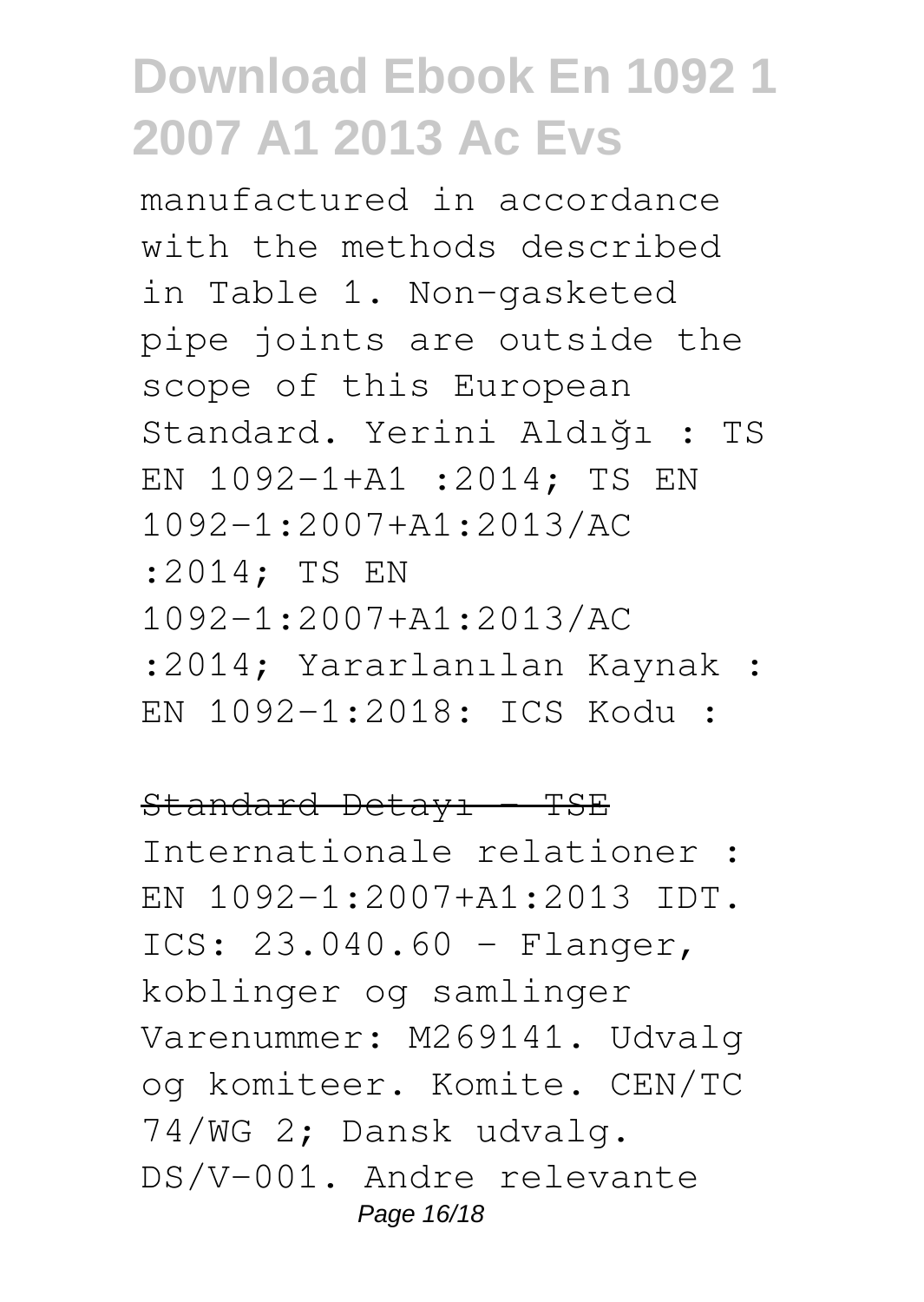standarder. DS/EN 1092-1+A1/AC:2014 Flanger og flangesamlinger - Runde flanger til rør, ventiler, fittings og tilbehør, PNbetegnede ...

 $DS/EN$  1092-1 +  $A1:2013$  -Webshop Dansk Standard NS-EN 1092-1:2007+A1:2013/AC:2014 Withdrawn: Number of pages: 152 Price: NOK 1 274,00 (excl. VAT) NOK 1 592,50 (with VAT) Included in: NS ICS 23 NS ICS 23.040 NS ICS 23.040.60 NS og NS-EN komplett (eks NS-EN ISO)